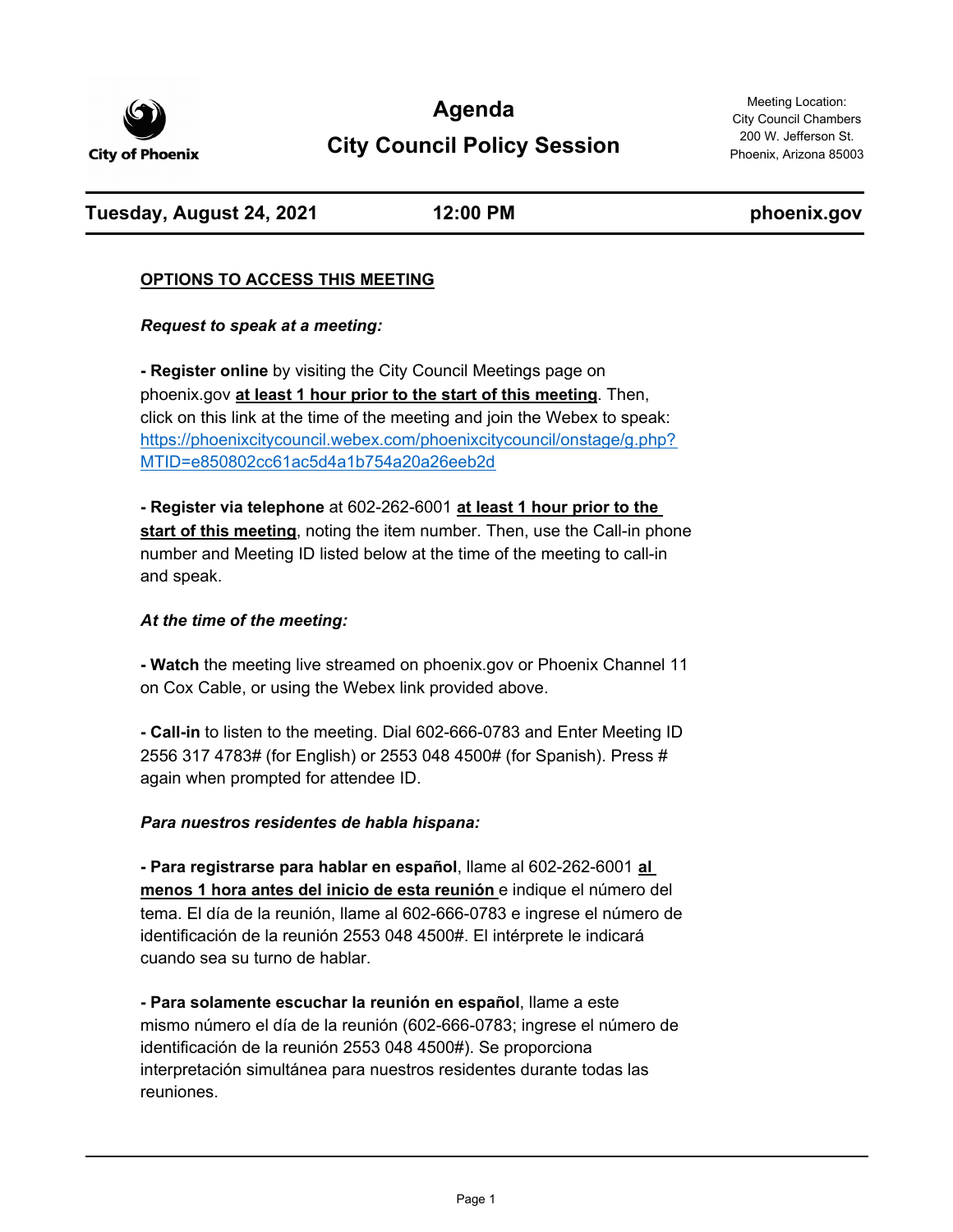### **CALL TO ORDER**

### **CALL FOR AN EXECUTIVE SESSION**

A vote may be held to call an Executive Session for a future date.

### **DISCUSSION AND POSSIBLE ACTION (ITEM 1)**

#### 1 **Ballard Spahr Investigations**

This item provides a summary of the findings from the investigations conducted on behalf of the City Manager's Office by Ballard Spahr, LLP.

#### **A. October 17, 2020 Protests**

This report provides a summary of the findings from the investigation conducted on behalf of the City Manager's Office by Ballard Spahr, LLP, into the criminal street gang charges filed against a group of protestors who marched in downtown Phoenix on Oct. 17, 2020 **(Attachment A)**.

#### **B. Challenge Coin**

This report provides a summary of the findings from the investigation conducted on behalf of the City Manager's Office by Ballard Spahr, LLP, into challenge coins and related memorabilia circulated among Phoenix police officers depicting the shooting of a protestor during an August 2017 protest outside the Phoenix Convention Center **(Attachment B).**

### **THIS ITEM IS FOR DISCUSSION AND POSSIBLE ACTION.**

#### **Responsible Department**

This item is submitted by City Manager Ed Zuercher and the City Manager's Office.

### **ADJOURN**

For further information or for reasonable accommodations, please call the Management Intern, City Manager's Office, at 602-262-4449 or Relay 7-1-1 as early as possible to coordinate needed arrangements.

Si necesita traducción en español, por favor llame a la oficina del gerente de la Ciudad de Phoenix, 602-262-4449 tres días antes de la fecha de la junta.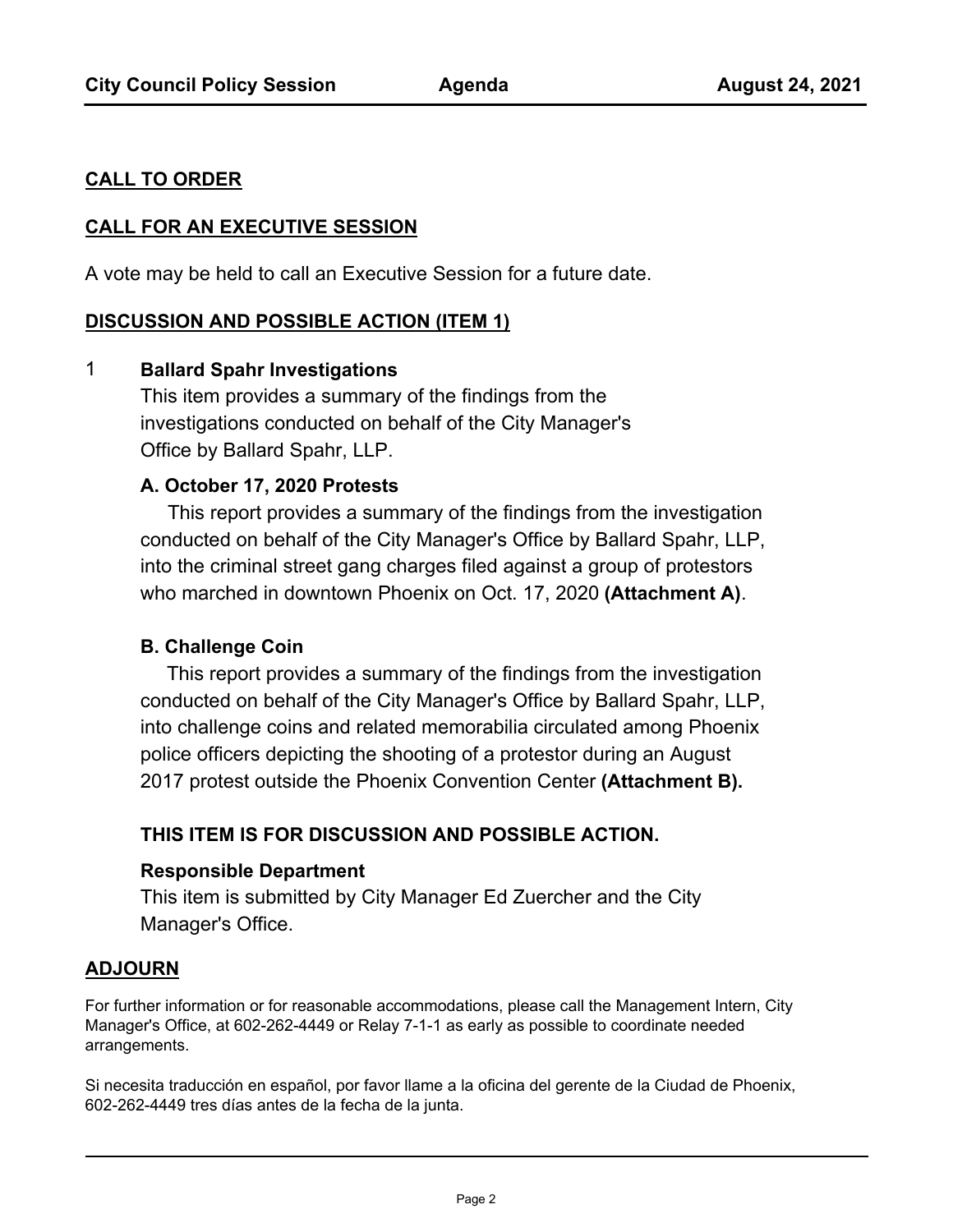

**Attachment A**

Agenda Date: 8/24/2021

# **Ballard Spahr** Investigations: October 17, 2020 Protests

This report provides a summary of the findings from the investigation conducted on behalf of the City Manager's Office by Ballard Spahr, LLP, into the criminal street gang charges filed against a group of protestors who marched in downtown Phoenix on October 17, 2020.

# THIS ITEM IS FOR DISCUSSION AND POSSIBLE ACTION.

### Summary

The City retained Ballard Spahr to conduct an independent inquiry into the Phoenix Police Department's role in the decision to prosecute the protestors with criminal street gang charges.

The Ballard Spahr report found the following:

- · The decision to charge the protestors under the criminal street gang statute was made collaboratively among officials of the Phoenix Police Department ("PPD") and Maricopa County Attorney's Office and included consultation with other law enforcement agencies.
- · This collaboration pointedly omitted PPD's Gang Enforcement Unit ("GEU"), a specialized team of police responsible for identifying and investigating criminal street gangs and their members, which, as a matter of operational policy, is required to lead gang-related investigations because of the highly specialized nature of such investigations. There is strong suggestion that this was done to sideline those likely to object to charging the protestors as members of a criminal street gang.
- · Nevertheless, those investigating the protestors sought buy-in from GEU in the late stages of its investigation. A PPD official with supervisory authority over GEU refused, having determined that the investigation was being conducted inappropriately and that it risked doing substantial harm to GEU's credibility.
- · Compounding PPD's investigative failures is that police relied on non-credible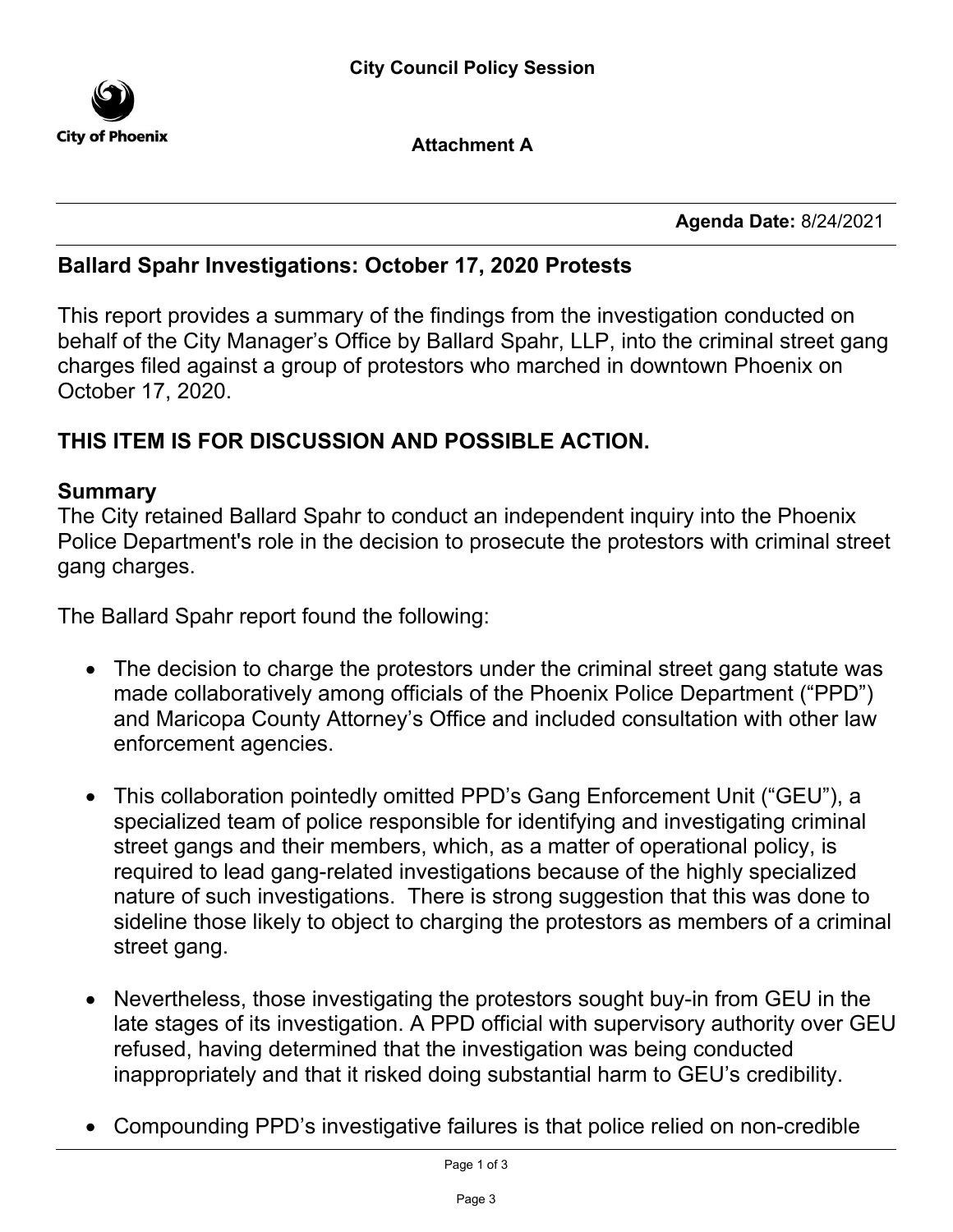evidence wholesale, without critically evaluating the other, directly contradictory information it possessed at the time. To further support its case, PPD officials took steps in direct contravention of the department's rules and procedures conduct that in and of itself warrants further investigation.

These findings are taken seriously and are being addressed as follows:

- · At the recommendation of Ballard Spahr's investigators as well as in follow-up to an April 19 letter to Chief Williams from the Maricopa County Attorney's Office, the City Manager has asked the City of Tucson to conduct further investigation of potentially criminal matters arising from this report. Ballard Spahr did not have authority to recommend or institute specific discipline of any City employees; they defined areas the City should follow-up for further investigation. Appropriate discipline for involved employees will be determined through the City Manager's Office and Human Resources at the conclusion of their investigation.
- · Immediate discipline and reorganization of certain Police Department staff. Administrative investigations have been opened on all staff having a role in the report.
- In addition to their original tasks, the city's contracted external review team, 21 CP Solutions, has been tasked to provide an assessment of the Downtown Operations Unit and the Tactical Response Unit and recommend to the City Manager and Police Chief the appropriate reforms to these units. This information will be presented to the City Council.
- In this case, Chief Williams was not informed by her staff of critical decisions. She has taken action to re-organize her executive team. Chief Williams has been directed to develop a plan for establishing clear protocols to elevate significant issues to the Police Chief without the option to delegate, in areas including:
	- o Recommendations to deviate from Department policy or Operations Orders;
	- o Issues of significant employee misconduct;
	- o Issues that concern the offices of the City Manager, Mayor and City Council; and
	- o Any other issue of great significance to the City or Department.
- · Chief Williams has been directed to write new policies or strengthen existing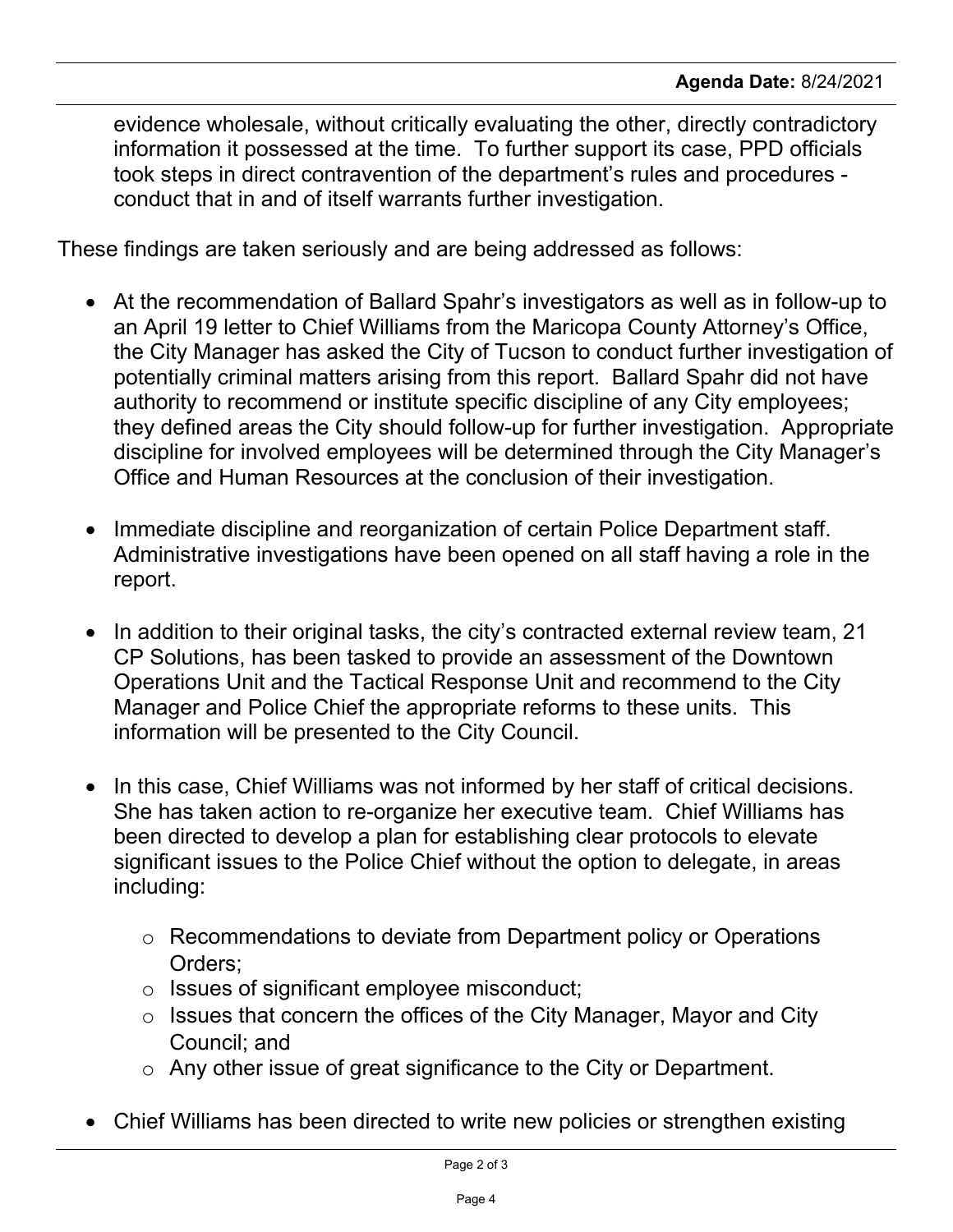policies to deter any future activity in the following areas:

- o Gang charging protocols and standards;
- $\circ$  Protection of 1<sup>st</sup> Amendment rights of all protestors;
- o Appropriate oversight and review of coordination with the Maricopa County Attorney's Office on criminal charges for protestors and all other charges; and
- o Oversight to ensure appropriate review by the Special Investigation Detail.
- · Despite PPD's assurances that Ballard Spahr would be provided with whatever information it believed necessary, on various occasions documents were either provided weeks or months after Ballard Spahr's initial requests; on other occasions PPD appears to have ignored requests for information altogether. PPD provided no explanation whatsoever for such delays. It has been communicated to Chief Williams that such conduct be addressed and corrected within the department.

# Responsible Department

This item is submitted by City Manager Ed Zuercher and the City Manager's Office.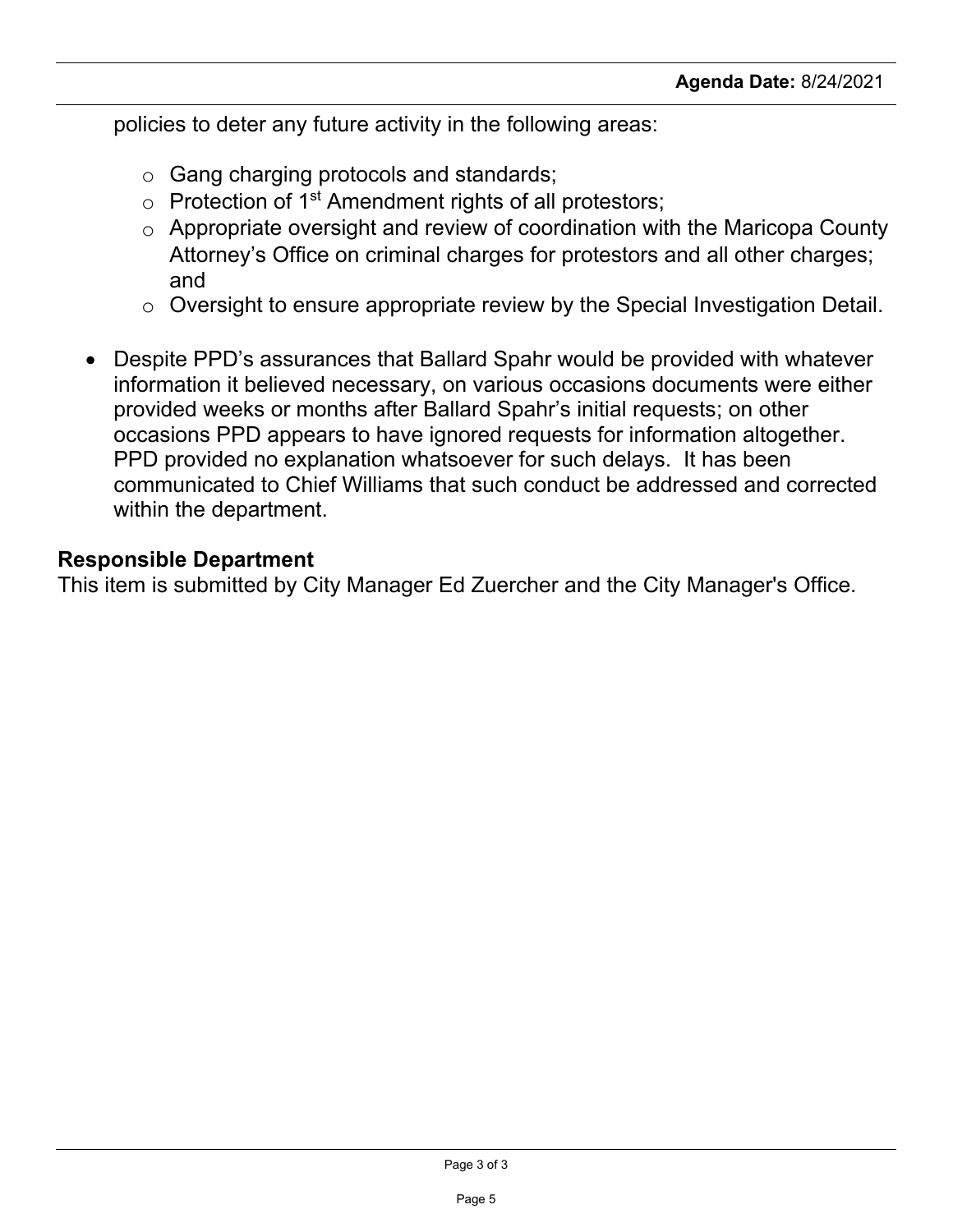

**Attachment B**

Agenda Date: 8/24/2021

### **Ballard Spahr** Investigations: Challenge Coin

This report provides a summary of the findings from the investigation conducted on behalf of the City Manager's Office by Ballard Spahr, LLP, into challenge coins and related memorabilia circulated among Phoenix police officers depicting the shooting of a protestor during an August 2017 protest outside the Phoenix Convention Center.

# THIS ITEM IS FOR DISCUSSION AND POSSIBLE ACTION.

### **Summary**

The City retained Ballard Spahr to conduct an independent inquiry into the creation and circulation of challenge coins within the Phoenix Police Department.

The Ballard Spahr report found the following:

- The creator of the image of the protestor or the creator of the challenge coin could not be determined; as the report notes, the image appeared on social media postings the day after the event and soon appeared on items offered for sale online including by certain alt-right groups.
- It does not appear that City funds were used to create or purchase challenge coins or related memorabilia with the images at question, though city resources such as interdepartmental mail service were employed in distribution of the coins.
- Some challenge coins and memorabilia were exchanged or purchased among and by officers on City property and on City time.
- Officers understood the "Making America Great..." phrase had a political connection to the campaign of the former president.
- The investigation found no evidence of City employees having knowledge of a connection to hate speech, and no finding of any City of Phoenix employee linked to white supremacist ideology in using, distributing, or possessing the protestor image or the challenge coin.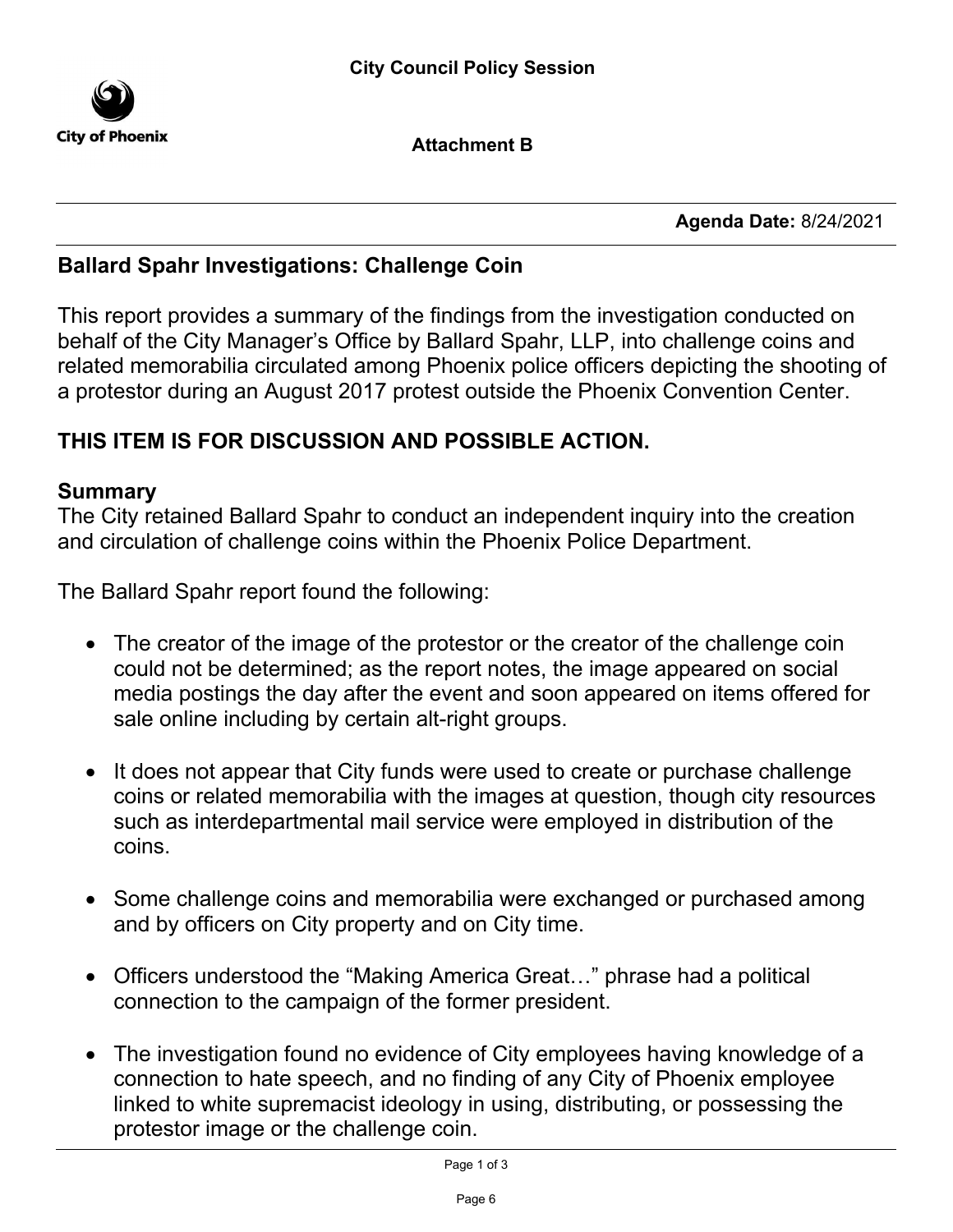However, Ballard Spahr's investigation does lead to other concerning findings that raise significant issues that are being addressed, including:

- · Distribution of a coin identified with the Phoenix Police Department that uses a phrase - "Good Night Left Nut" - that has ties to hate speech, regardless of whether the employees knew of those ties.
- · Use of partisan political speech "Making America Great Again…" on a coin circulated among PPD.
- · Creation, use and circulation of a disrespectful image of a protestor being shot in the groin by a Phoenix police officer.
- · Distribution by supervisors to subordinates of items that potentially violate police policies.
- · Use of informal investigations without documentation to validate their efficacy.
- · A lack of follow-up by executive police leadership.
- Limits placed on Ballard Spahr's investigation by the police officer bill of rights and the City's MOU with the Police union.

The City Manager has taken these findings seriously and is addressing them as follows:

- · Individuals are being formally investigated by the Professional Standards Bureau for their role in creating or distributing the coin or other memorabilia in violation of existing Police Department policy. The result of the PSB investigation may be discipline issued to individual employees based on PSB findings. Chief Williams has already received discipline.
- · In addition to their original tasks, the city's contracted external review team, 21 CP Solutions, has been tasked to provide an assessment of the Downtown Operations Unit and the Tactical Response Unit and recommend to the City Manager and Police Chief the appropriate reforms to these units. This information will be presented to the City Council.
- · Any TRU personnel named in the report will no longer serve in the TRU.